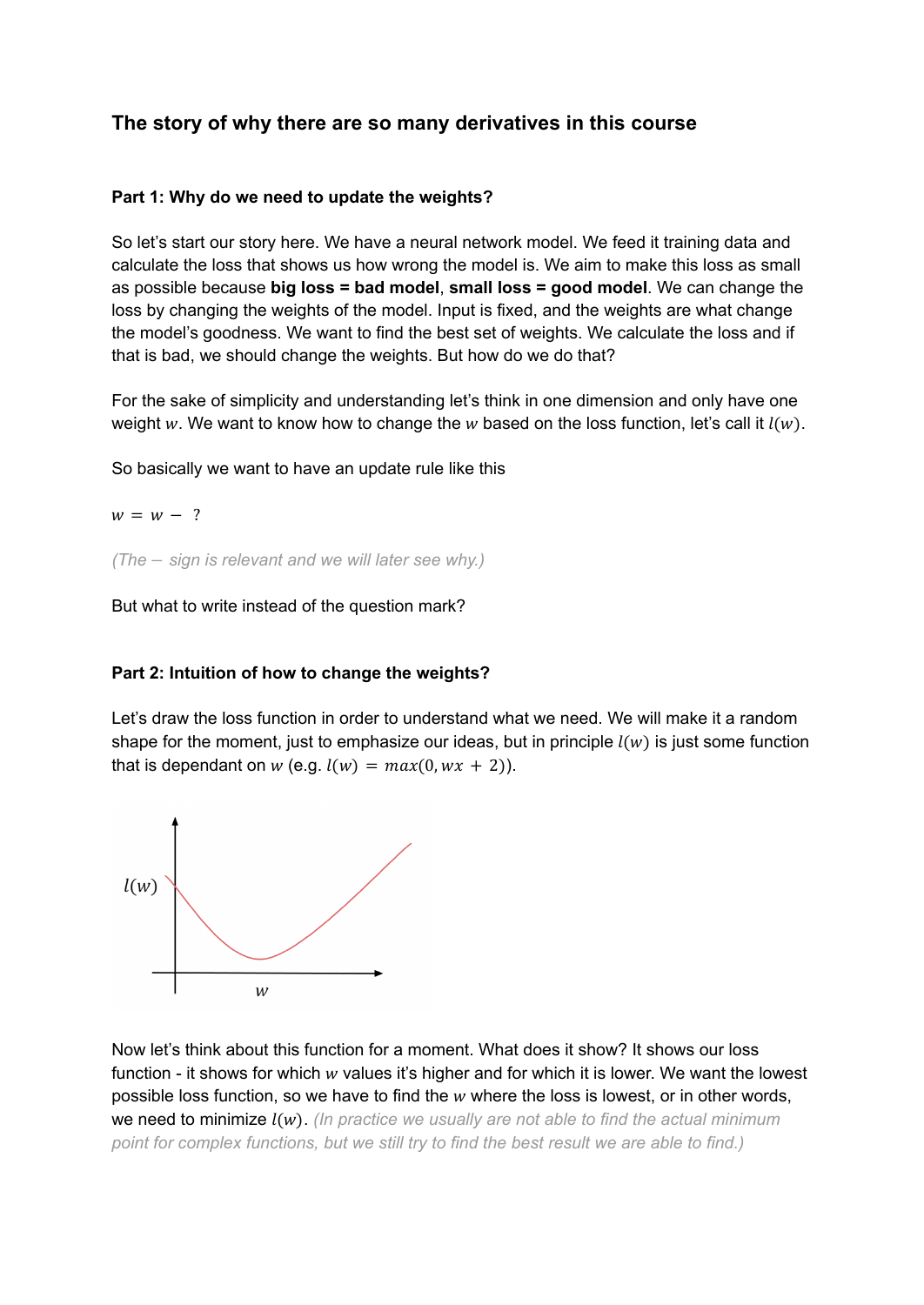

Now that we have set our goal we need to come up with the plan of how to get there. We have a point on the line for our current  $w$  and we know we need to somehow get closer to the point where the loss is the smallest.



Let's first use our intuition to figure out what we need. Since  $l(w^{current})$  is worse than  $l(w^{best})$ we need to change  $w^{current}$  to be more like  $w^{best}$ . We can clearly see that this means that we need to make  $w^{current}$  smaller. Our update rule was selected as  $w = w - ?$  (or  $w^{current} = w^{current} - ?$  for now). So in order for this rule to make  $w^{current}$  smaller we need some positive value for the "?" part. Now let's try to draw a line at the blue point that shows how fast the function is changing at that point. And let's focus on the slope of that line. Slope on the  $l(w^{current})$  line is positive (the function is growing at that point). So we could use it to change  $w^{current}$  to the correct direction.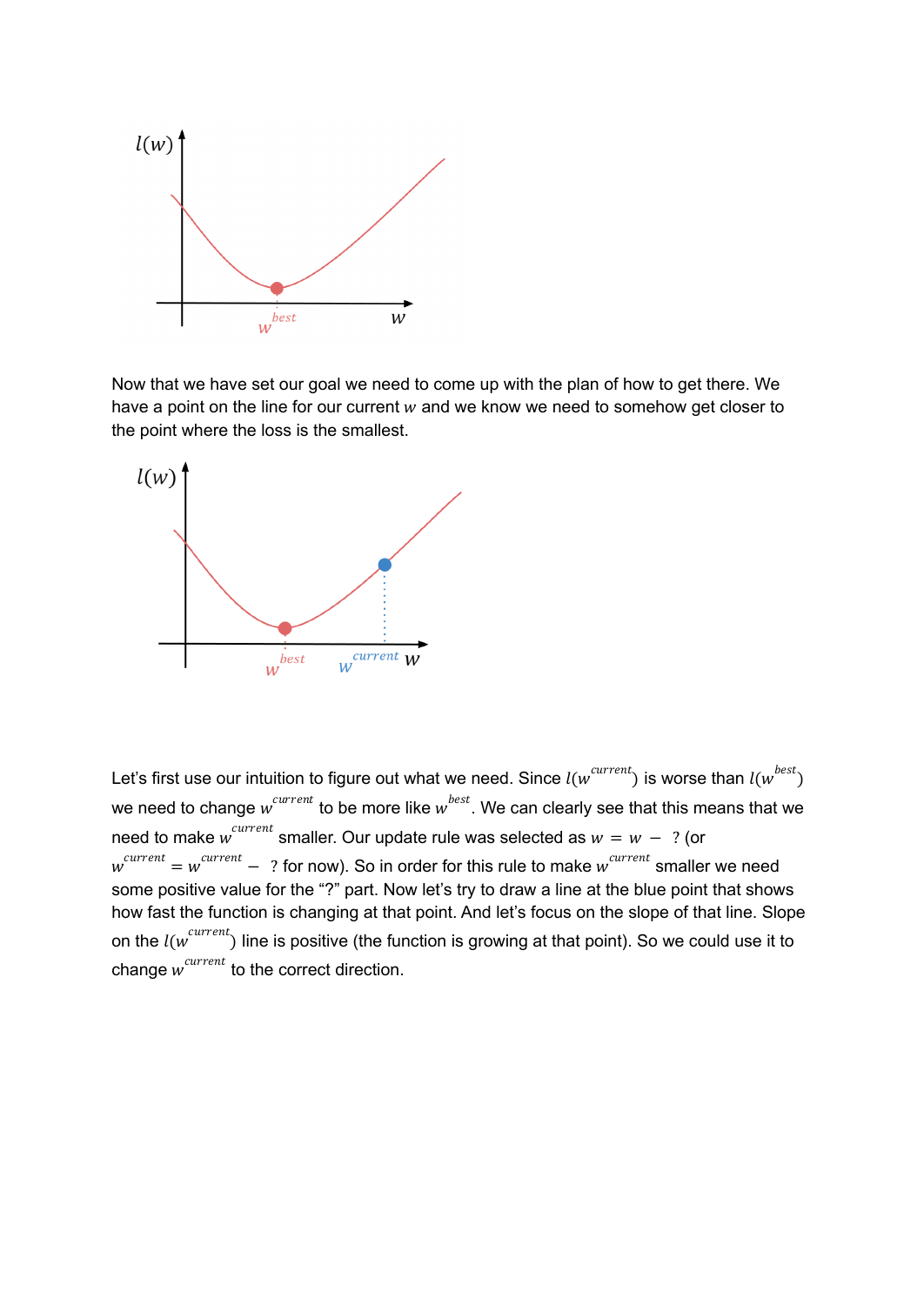

So can we use  $w = w - slope$  as our update rule? Let's check what happens on the other side. On the other side we need to increase  $w^{current}$  to make the loss smaller. Our slope for the line at that point is negative (function is decreasing) so using the update rule  $w = w - slope$  we are actually making  $w^{current}$  larger as we wanted. Cool! So we can use slopes.



*(As you saw we used the minus sign in the update rule because we need to minimize the function.)*

The actual value of the slope shows us how big a step towards the minimum we are taking. If the slope is small (line is flatter) then step is smaller and if slope is big (line is more vertical) the change is bigger (function changing more rapidly). Of course the learning rate will be modifying this and in the course you will see other methods to the update rule that change the exact value of this update, but the most important thing that does not change is the sign of the slope (weather the line is going up or down) - based on this we know to either make  $w$  smaller or larger to get to a smaller loss value.

So now we know why we need to change the weights and the intuition behind how to do it. But how do we find these slopes?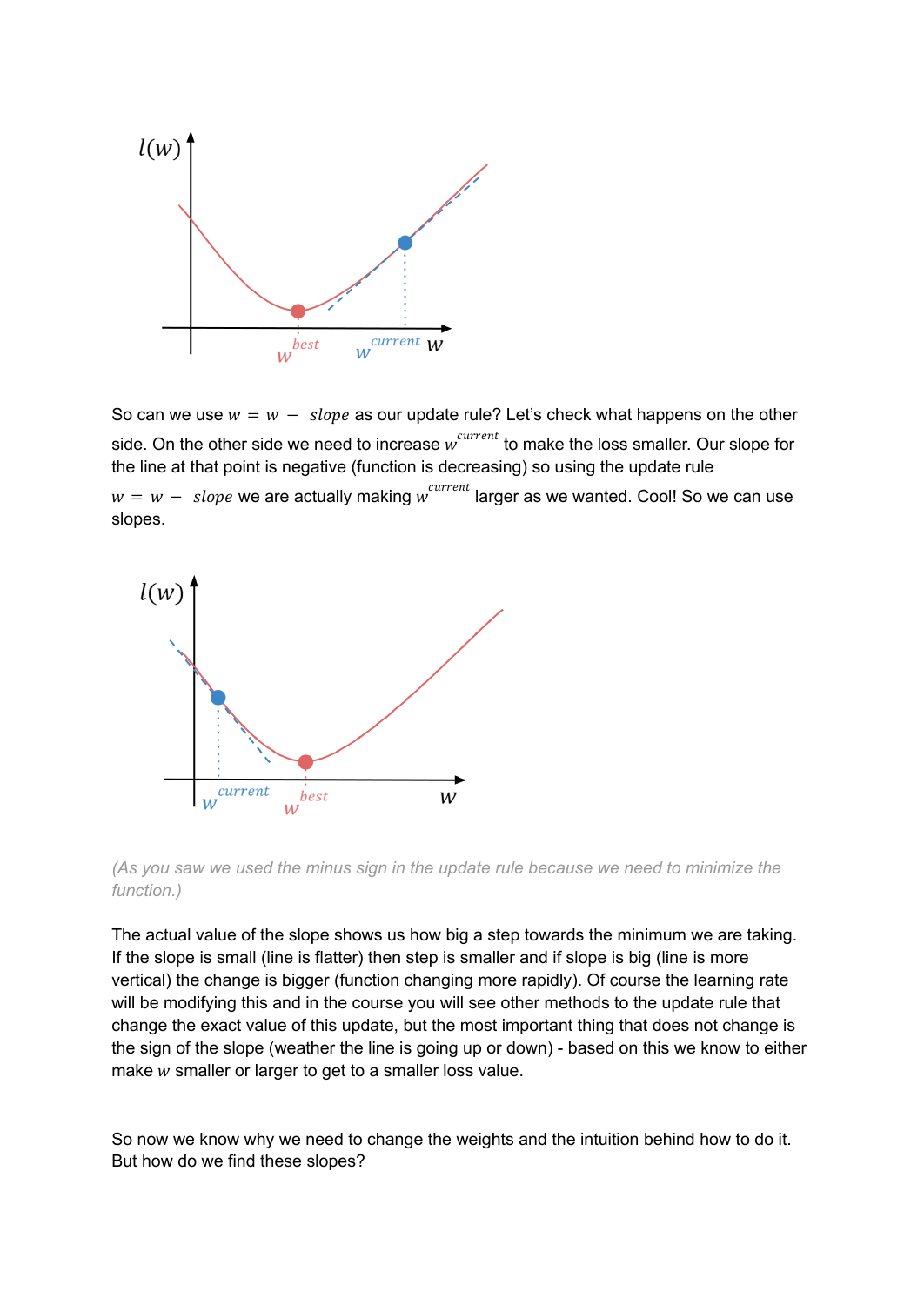#### **Part 3: The derivative to the rescue!**

We left off wanting to define the slope and coming up with how to calculate it. Now let's see what we know. We know that when we find the slope for the line of the function at point  $w$  it will show us the right direction of changing the weight  $w$  and thus minimizing the loss function. This is what we want! Now how do we find that slope? And what is it exactly?

It is super trivial when we have to find a slope based on 2 points. For example let's imagine we have two values:  $w^1$  and  $w^2$ . In this case we can draw a line through them and then the slope is the change in  $l(w)$  divided by the change in  $w$ .

$$
slope = \frac{l(w^2) - l(w^1)}{w^2 - w^1}
$$



Ok, cool, but we don't have two points  $w^1$  and  $w^2$ , we just have one point  $w^{current}$ . So what can we do? I know! We can make a hack! We could take  $\;\;w^1=w^{current}$  an and  $w^2$  a tiny-tiny bit larger than  $w^{current}$ , let's say  $w^2 = w^{current} + h$  where  $h$  is a really-really small value. Then we have  $w^1$  and  $w^2$  so close together that they are practically the same and we can find the slope of the line in that one point *(instantaneous rate of change of the function in that point).* Well my friends, if we make this  $h \to 0$  then we are actually finding the derivative. :) The derivative is defined exactly like this:

$$
\frac{dl(w)}{dw} = \lim_{h \to 0} \frac{l(w+h) - l(w)}{h}
$$

If we rewrite it a bit we will see that this is the same thing we discussed above (substitute  $w^1 = w^{current}$  and  $w^2 = w^{current} + h$ ,  $w^2 - w^1 = w^{current} + h - w^{current} = h$  yourself, and at the moment  $w = w^{current}$ ).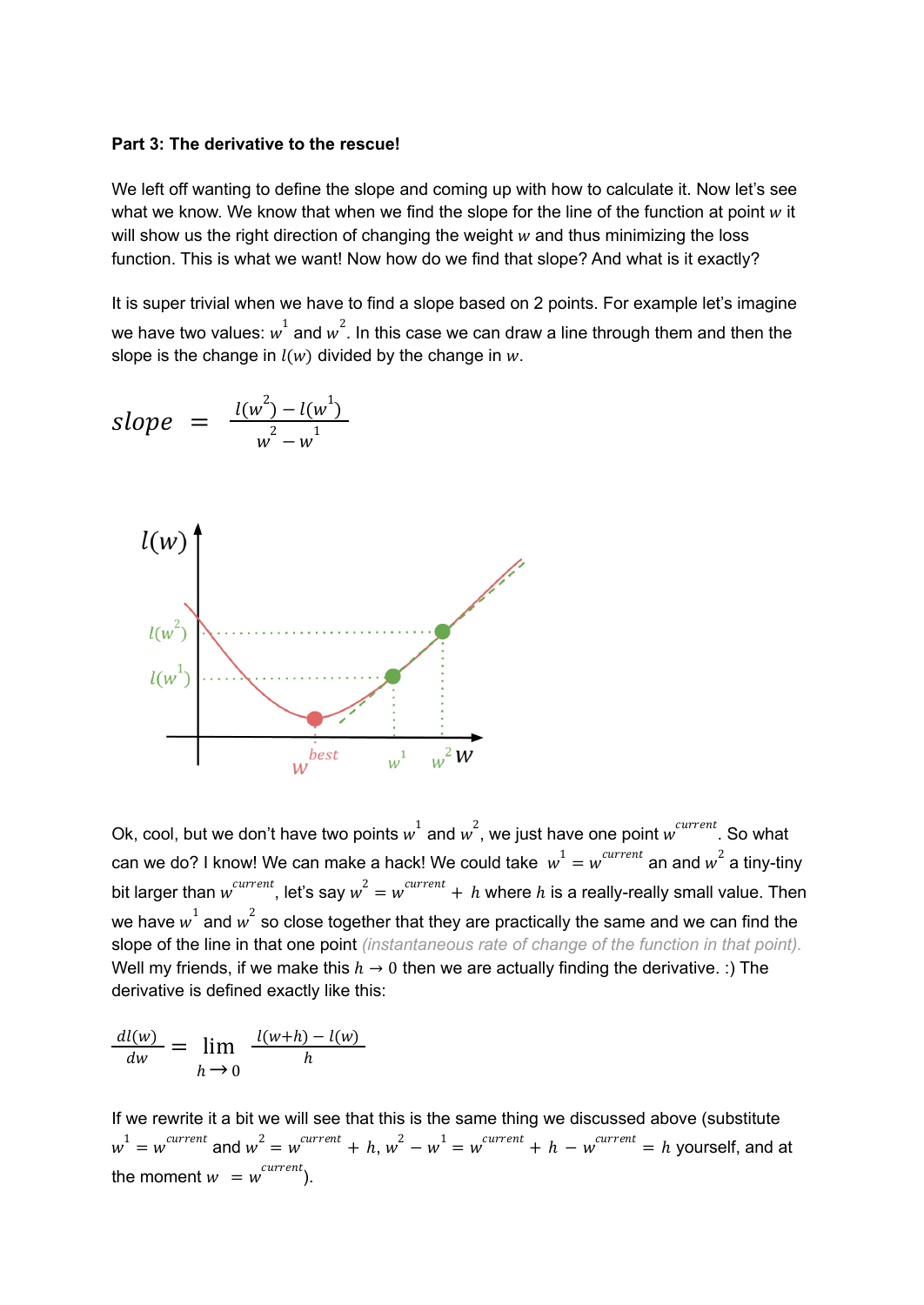$$
\frac{dl(w)}{dw} = \lim_{h \to 0} \frac{l(w+h) - l(w)}{h} = \frac{l(w^2) - l(w^1)}{w^2 - w^1}
$$

So here we have it, we have shown that the derivative of the function  $l(w)$  with respect to w gives us the slope of the line at that point so if we want to know how to change  $w$  we have to just find the derivative  $\frac{dl(w)}{dw}$ . And most importantly, now we know why! dw

So finally we can write our update rule as

$$
w = w - \lambda \frac{dl(w)}{dw}
$$

*(We will talk about the learning rate* λ *more during the course).*

# So that's it. The derivative is just conveniently giving us the correct direction of changing our weights. And this works out in larger dimensions as well.

*(Also important: when you read about the derivative in the background material, lecture or other materials, usually is used instead of and* () *is used instead of* () *but we changed the notation in this material to emphasize that our function is the loss function and the variables we are working with are the weights.)*

### **Part 4: Preparation for what's next.**

Hopefully now you understand why we need derivatives for neural networks and for the next parts of the course you can just use derivative rules for calculating them. You don't have to remember why these rules are the way they are and prove them. Now that you know why derivatives are what we need you can just use the rules as black box to calculate stuff.

There will be more concepts introduced in this course regarding derivatives. More precisely, how to calculate them when we have many weights and a very complex loss function consisting of many layers. This is where concepts like chain rule and derivatives with matrices come into play. But we will talk about it shortly in the course.

Finally I want to talk about some terms. Sometimes terms like derivative, gradient and partial derivative can get mixed up. So let's clarify. Let's imagine that we don't have a one dimensional  $w$ , but a larger one, let's say a matrix  $W$ . Then in order to update the weights, we have to update each weight  $W_{\overrightarrow{ij}}$  of the matrix separately. In order to do that we can find

partial derivatives. For example, to find  $\frac{dl(W)}{dW}$  we will treat all other elements except for  $dW_{ij}$  $W_{ij}$ as constants. And then we will find the derivative with respect to  $W_{\overrightarrow{ij}}$  and this shows us how to change  $W_{_{ij}}$  to make the loss smaller. We can do that for each  $W_{_{ij}}$ . All these partial